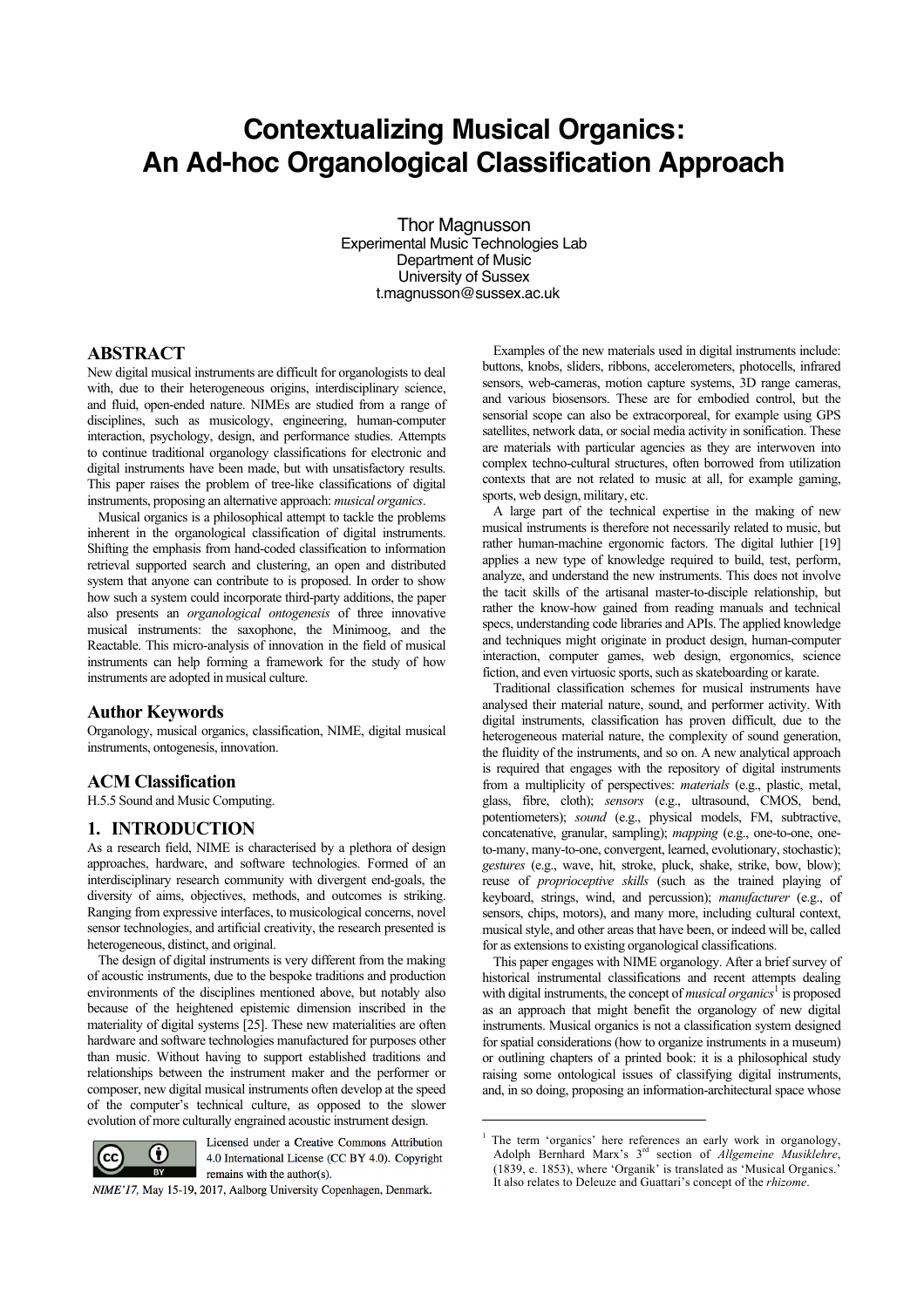representation can be dynamically generated, depending on the research interests and perspective of the user. Musical organics is an open system that supports third party organological additions (or plugins). To exemplify this, the paper gives an example of such a plugin, addressing the *ontogenetic* analysis of musical instruments.

## **2. ORGANOLOGICAL CLASSIFICATIONS**

All musical cultures create systems for analyzing and grouping their instruments. These systems sort them into categories that are meaningful for the particular culture [20]. Cultural values differ: what might be meaningful in one culture might be of little interest in another, and we often find that extra-instrumental concerns, such as mythology, tradition, societal structure, cosmology, or religious function, contribute to or constitute the principles of categorization.

Organologists have presented a plethora of useful approaches to sorting and classifying musical instruments. The organizational principles typically relate to the material substance of the instrument and its vibrational function, as exemplified in the classical Indian *Nāṭyaśāstra* system, the museum classification of Mahillon in 1880, and the system designed by Hornbostel and Sachs in 1914 [17].

The Hornbostel-Sachs system has become the most universally accepted classification, and, albeit imperfect, it has been widely used in organological and musicological literature, as well as in museum collections. This is where we find the well-known division of musical instruments into *membranophones*, *idiophones*, *chordophones*, and *aerophones*. The system enables a tracing down to the unique features of individual instruments, through logical divisions at each level. For example, the numerical denominator of 111.242.222 would refer to sets of hanging bells with internal strikers  $(1 = idiophone; 11)$  $=$  struck idiophone; 111  $=$  idiophones struck directly; 111.2  $=$ percussion idiophones; 111.24 = percussion vessels; 111.242 = bells;  $111.242.2$  = sets of bells;  $111.242.22$  = sets of suspended bells; 111.242.222 = sets of clapper bells). Other twentieth century systems range from Dräger's [9] method of microtaxonomical organology that added cluster variables to instrument descriptions, through Elschek and Stockman's work on upward typology of musical instruments [11] to Herbert Heyde's [14], 'natural system,' focusing on instrumental evolution, conceptualized via a complex analysis of instrumental classes at various abstraction levels.



**Figure 1. The upper levels of the H/S classification.**

In 1940, Sachs introduced the *electrophone* category as a response to new musical materialities including oscillators, filters, pickups, and amplifiers. The electrophone category is divided into instruments with electronic action (51), electromechanical action (52), and electroacoustic action (53). At the time, this addition was a sufficient plasterwork, but with the advent of digital technologies and diverse mappable controllers, the fix has long since collapsed. Bakan et al. [1] address the problems of the electrophone category by proposing considerable additions to the H/S system. They suggest a rethinking where electric and amplified instruments are returned back to their acoustic siblings (where the electric guitar is a subcategory of the chordophone guitar, but with a +E at the end, or: 321.322-E). Here

the electrophone category is used exclusively for instruments that generate sounds electronically as opposed to amplified acoustics.

The Hornbostel-Sachs system has been subject to improvements: Birley and Myers [3] have recently published a revision of the classification that has been taken into use by the MIMO consortium (Musical Instruments Museums Online. See www.mimointernational.com). Considering how widely used the system is, this is a welcome and timely project, as the update makes it more inclusive of non-Western instruments, and, in particular, expanding the electrophone category. Weisser and Quanten also attend to the problems of the H/S system, providing two alterations: the first introducing timbre modifiers as important organological concerns; the second adding a modular syntax to the electrophone category (represented by symbols such as +, \*, and =). Having proposed some solutions to the problems of the electrophone category, the authors come to the conclusion that perhaps a more holistic framework should be devised, moving away from tree-like classifications.

Recent studies in organology tend to broaden the scope of the field, often emphasizing the cultural context of musical instruments [27][6], lived organology based on stories, historical meanings and relationship with the sacred [16], or the 'social life' of musical instruments [2]. Widening the analytic context, Tresch and Dolan [31] conduct a study comparing scientific and musical instruments, introducing an organological classification based on ethics.

#### **3. NIME CLASSIFICATIONS**

There is a clear demand for establishing organizational principles for new digital instruments. Such a system would enable inventors to share knowledge [26][27], performers would benefit from a stronger recognition of their musical context, musicologists would gain the necessary terminology to analyze and reference developments in the field, and composers would acquire a resource to understand the instrumentation principles of these new technologies. In the light of the heterogeneous materiality and design approaches of digital instruments discussed above, we might ask whether it would make sense to introduce yet another category to the H/S system – the *digiphone –* to address their arbitrary and semi-material nature? The answer is likely to be negative, primarily for two reasons: tree-like classifications cannot cope with complex materials, and we can now greatly benefit from modern information retrieval technologies.

However, we need to engage in organological *analysis* before attempting any classificatory work, since lacking an ontological structure there is nothing to mine. Here we find plenty of useful work, for example Cance et al. [5] who ask what instrumentality means in new instruments. They apply cognitive linguistic research to the field, analyzing both English and French discourse, concluding that instruments are not defined as such from being hardware devices or software, but rather qualify as such as a consequence of their interaction with users. Sarah Hardjowirogo [13] further explores the construction of instrumental identity, presenting seven criteria that are potentials for something to be a musical instrument: 1) Sound production, 2) intention/ purpose, 3) Learnability/ virtuosity, 4) Playability/ control/ immediacy/ agency/ interaction, 5) Expressivity/ effort/ corporeality, 6) 'immaterial features'/ Cultural Embeddedness, 7) Audience perception/ liveness.

Sergi Jordà [19] raises issues about the conceptual frameworks we need when analyzing new digital instruments. Jordà introduces validating criteria such as playability, progression, and learnability. Birnbaum et al. [4] introduce a visual representation of a dimension space of digital musical devices. Their analytic categories are: required expertise, musical control, feedback modalities, degrees of freedom, inter-actors, distribution in space, and role of sound. Their approach was phenomenological, focusing on the embodied performer, and Magnusson [24] developed a related analytical tool engaging with the epistemological nature of digital instruments: how theory is inscribed in the build of new instruments, and how users engage with this embedded theory. The analytic categories in the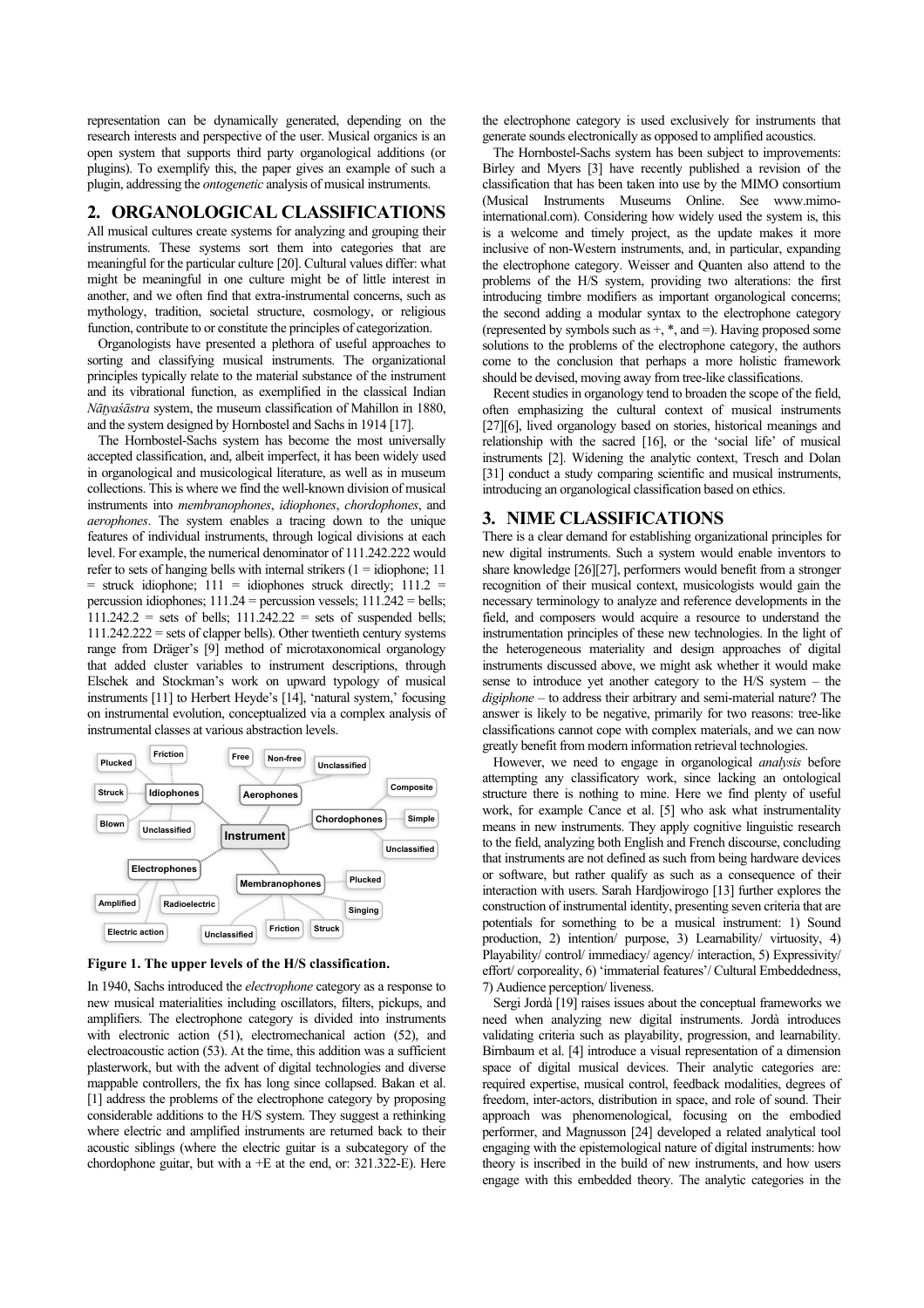epistemic dimension space are: expressive constraints, autonomy, music theory, explorability, required foreknowledge, improvisation, generality, and creative-simulation.

In a 2006 NIME paper, Kvifte and Jensenius [21] propose a terminology for describing instruments. They point out that the level of details differs according to the roles of a listener, a performer, or a constructor (instrument builder). The parameters to be analyzed include gestural, technical, and musical parameters, all depending on the level of specificity. In 2006, Magnusson and Hurtado conducted a survey they reported on at NIME 2007 [22]. This survey probed into practitioners' conceptions of acoustic, electric and digital instruments, as an organological study, but not aiming at a classificatory scheme. In 2010, Paine [27] presented an attempt towards a taxonomy of interfaces for electronic music, based upon a survey created as part of the TIEM (Taxonomy of Interfaces for Electronic Music performance) project. The questionnaire had the following sections: 1) General description, 2) design objectives, 3) physical design, 4) parameter space, 5) performance practice, and 6) classification.

Finally, in 2016, key NIME researchers [26] ran a workshop called *NIMEhub*, focusing on how to archive and share instrument designs. Their proposed database would be beneficial for designers and instrument makers, as knowledge could be shared between practitioners, successes and mistakes, facilitating collaboration, archiving older designs for possible reuse, reducing duplication efforts, promoting easier fabrication, detailed documentation, and supporting the reproducibility of studies. This is clearly a beneficial project for the field, but the authors acknowledge the problem of classification when creating the database for such a repository. One such database is currently in development *MuzHack* (muzhack.com), but its focus is on embedded hardware only, currently ignoring controllers and software instruments.

#### **4. MUSICAL ORGANICS**

Hornbostel and Sachs, as well as other organologists have described how tree-like classifications cannot be fully coherent and functional for traditional acoustic instruments, and in the analysis of digital instruments they break completely. The approach proposed here under the name of *musical organics* is not a new classification system, but a heterarchical, rhizomatic *method* of analysing, classifying, and representing instruments. A hypothetical technical system, it is presented here as a methodology of looking: of researching, investigating, querying, probing; of comparing and recontextualising; of explaining transitions and transductions in the evolution and design of instruments [23]. This system could easily support earlier *descriptive* organologies of downward classifications, as well as Heyde's *interpretive* organologies that ask 'why and how' questions, offer explanations, and put the queries into historical and musicological contexts [15].

To classify is first to decide what we deem as relevant to our current interests and here we enter the field of ontology. Although it is a millennia old philosophical domain, computer scientists have applied a slightly different approach to ontology, in the attempt to transcribe and represent the physical world as digital objects that are typically stored in database systems [18]. Computational systems allow us to define and store data in what DeLanda defines as a 'flat ontology' [7]. It would be problematic to manage this type of an ontology in traditional classification schemes, but less so in systems that make use of databases that can be dynamically probed, resulting in machine generated constellations of presentation. Such ad-hoc classification is what Wolfgang Ernst has defined as informatized organization of knowledge:

What is being digitally "excavated" by the computer is a number of information patterns which human perception perceives as "text", "sound" or "images". Contrary to traditional semantic research hermeneutics, an active, audio-visual, coded archive will no longer list text, sound and image sequences according to their authors, subjects, and metadata only. Instead,

algorithmically driven digital data networks will allow verboaudio-visual sequences to be systematized according to genuinely signal-parametric notions (mediatic rather than narrative *topoi*), revealing new insights into their informative qualities and operative aesthetics [12].

The musical organics system needs to be fluid and flexible in design, respecting Deleuze and Guattari's statement that the *rhizome* 'is open and connectable in all of its dimensions; it is detachable, reversible, susceptible to constant modification' [8]. It would support all media types (e.g., text, sound, images, video), as modern machine learning techniques can search and analyse materials beyond text. What is produced by a probe into the musical organics system would be a representation of objects, relations, qualities, quantities, metaphors, imaginaries, all serving the unique user query. These presentations are not built by hand, but pulled out of the results of an extensive search that applies machine learning for clustering and classification. The results can subsequently be presented in diverse visualization clients. With today's potential of information retrieval and machine learning, we can analyse, compare, connect, and synthesize data in larger spatial domains and at faster speeds than conceivable before, often significantly outperforming humans.

The system structure resulting from a musical organics approach to classification would suggest a threefold system: 1) a system of search that applies computational linguistics and machine learning in registered databases as well as online search engines; 2) an open API, where users can contribute an organology and register it as a database with the search system. The API will support standards of the semantic web, allowing for probes to be returned in commonly used data interchange formats (e.g, JSON or XML); 3) the representational engine that presents the search results. These can develop over time, with changing currents in aesthetics and media technologies, especially in terms of information display. The primary reason for suggesting that a clear separation is set between the data stored and how it is parsed and presented, is that the source data does not change (except for growing), but our methods of probing into the database will benefit from new information retrieval techniques and systems of data representation, for example applying new augmented or virtual reality technologies which are certain to improve over time.

The mentioned ad-hoc representation of big data is the topic of recent research in information display. Johanna Drucker has written extensively about this in her work on *graphesis,* which is the study of the visual production of knowledge:

[G]raphesis is concerned with the creation of methods of interpretation that are generative and iterative, capable of producing new knowledge through the aesthetic provocation of graphical expressions[10].

Similarly, at the Institute for Research and Innovation, Stiegler and colleagues have engaged in practical research in data manipulation and representation. In recent work, Stiegler also applies the term *organology*, but always with the prefix 'general', aimed to signify how technologies become extended organs, instruments for performance and thought, as well as social activities:

the thinking of grammatization calls for a general organology, that is, a theory of the articulation of bodily organs (brain, hand, eyes, touch, tongue, genital organs, viscera, neuro-vegetative system, etc.), artificial organs (tools, instruments and technical supports of grammatization) and social organs (human groupings … social systems in general).' [30].

If the musical organics classification system is dynamic, open and flexible, it could indeed engage with the three levels of Stiegler's general organology, where organologists would incorporate the study of bodily organs in music making, in particular learning, proprioception, kinaesthetic, collaboration, skills, virtuosity. They would clearly also study artificial organs, the musical prosthetics: our instruments. This is what traditional organology has focussed on, but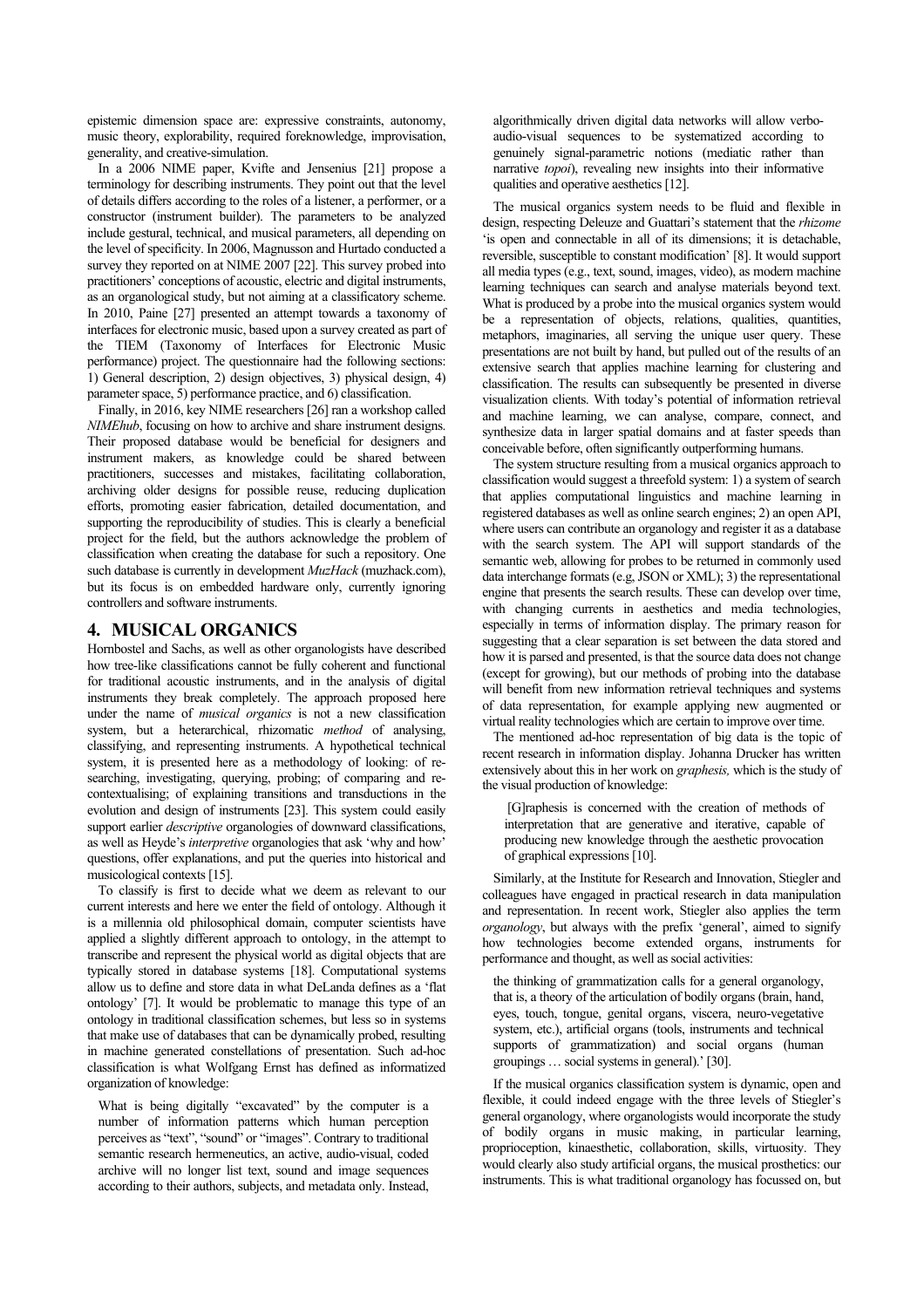this organology would include broader technological contexts such as phonographic, notational, and ergonomic technologies. Finally, the musical organics would include social organs: the modes through which we collaborate, communicate, share, and enjoy music.

#### **5. ONTOGENETIC ANALYSIS OF NIMES**

The diversity of approaches to the analysis and classification enabled by musical organics are practically infinite. In an open and flexible system, specialists can contribute their expert knowledge by adding analytic approaches to the system. To provide an example of such a plugin, we present a preliminary analysis of the *ontogenesis* of musical instruments, here asking: what are the conditions that form the innovation processes of a musical instrument? Who is the inventor? What materials are used? Where does the invention take place? In response to which problems? How is the invention brought to users or the "market place"? What kind of resistance are the inventors met with? How is the instrument received by the general public? These are questions that can typically be extracted from histories of musical instruments and their makers. These categories are not exhaustive or fixed.

This section presents three instruments whose history of origins is relatively well known. In this ontogenesis, we look at commonalities and differences in their development, demonstrating in a table items that would link to a further in-depth analysis of historical facts, something that does not fit the size of this paper. This addition to the system would combine textual description, in a more extensive form than below, as well as more details of the classificatory categories represented in the tables in the following sections.

#### **5.1 The saxophone**

Working in his father's workshop on improving the bass clarinet, Adolphe Sax (1814-94) was interested in the clarinet's shortcomings, resulting in the saxophone. Sax presented the new instrument at the Brussels Exhibition in 1841, visited by an aide of the French king, Louis-Philippe, who decided to use the saxophone for military band use. Sax moved to Paris, where he met composer Hector Berlioz, who became interested in the expressivity of the saxophone. Soon after, funding was secured to establish the *Adolphe Sax Musical Instrument Factory*. The attention Sax was receiving engendered enmity from other Parisian instrument makers, mostly due to the popularity of the Sax, not mitigated by the fact that Sax had patented the saxophone, making it impossible for other manufacturers to make similar instruments. Sax was not affected much by this turbulence, but after the revolution in 1848, his fortune dwindled with the king's exile and the revoking of the military band instrumentation.

**Table 3. Selected ontogenetic categories of the saxophone**

| Instrument               | The saxophone                                                                                         |
|--------------------------|-------------------------------------------------------------------------------------------------------|
| Inventor                 | Adolphe Sax                                                                                           |
| Opposition               | L'Association générale des ouvriers en instruments de<br>musique                                      |
| Adopter                  | Berlioz, Military bands, Debussy – later jazz                                                         |
| Marketer                 | Sax                                                                                                   |
| Innovation<br>strategies | Publishing house for music written for the sax. Teaching the<br>instrument at the Paris conservatory. |
| Time                     | 60 years to establish                                                                                 |
| <b>Networks</b>          | 2-3 first degree networks (providers of materials)                                                    |
| Team size                |                                                                                                       |
| Rationale                | Overblow at octave. Stronger sound. The voice.                                                        |
| Nonhuman<br>actors       | Clarinets, tools, concert halls, marching bands.                                                      |
| Patents                  | Whole instrument                                                                                      |
| Public<br>awareness      | Word of mouth                                                                                         |

The saxophone has various ancestors, such as the alto fagotto, but it is not clear how much Sax was influenced by these instruments. The changes the saxophone has undergone since its invention are well documented and its design is now very different from its conception. The question of the "origin" of the saxophone thus branches out into

further genealogical and phylogenetic investigations of older musical instruments, as well as later refinements and changes in design.

The innovation of an invention (of establishing it as part of social practice) is often harder than the work behind the invention itself. Sax realized this and was eager to teach at the Paris Conservatory, even offering to teach without salary when his saxophone class was discontinued after the Revolution. Sax also set up a publishing house which published over 200 works for the saxophone, many of which were written by famous contemporary composers.

#### **5.2 The Minimoog**

Bob Moog began working on electronic sound instruments in his father's amateur radio workshop. Like Sax, Moog spent his youth in this workshop, developing radios, one-note organs, playing with oscillators, and eventually building a replica of the Theremin. Moog studied electrical engineering at Columbia University, starting the same year (1957) as the RCA Mark II synthesizer was installed in the Columbia-Princeton Electronic Music Center, but he never saw the RCA synthesizer, as it was occupied by composers of a musical culture alien to Moog, such as Vladimir Ussachevsky and Milton Babbitt. In 1961, Moog began selling Theremin kits for \$50, the business grew, and two years later he founded the R.A. Moog Co.

**Table 1. Selected ontogenetic categories of the Minimoog**

| Instrument      | The Minimoog                                                    |
|-----------------|-----------------------------------------------------------------|
| Inventor        | <b>Bill Hemsath</b>                                             |
| Opposition      | Musicians' Union<br>(AFM):<br>Buchla:<br>Bob Moog;              |
|                 | Ussachevsky; Babbit                                             |
| Adopter         | Sun-Ra; Keith Emmerson; Wendy Carlos                            |
| Marketer        | Van Koevering                                                   |
| Innovation      | Electronic music evenings with concerts and hands-on            |
| strategies      | sessions. Collaboration with musicians.                         |
| Time            | 30 years to become established                                  |
| <b>Networks</b> | 2-3 first degree networks (providers of materials)              |
| Team size       | 3                                                               |
| Rationale       | Interest in new sounds, Joy of exploring electronics            |
| Nonhuman        | Oscillators, electronics, labs, amateur culture, technoculture. |
| actors          |                                                                 |
| Patents         | Filters                                                         |
| Public          | Print and broadcasting media. Eventually music in radio.        |
| awareness       |                                                                 |

Much of Moog's improvements of his technology resulted from discussions and collaboration with users and composer friends. Composer Herb Deutsch inspired the design of voltage-controlled pitch. This led to the idea that the output of one oscillator (low frequency oscillator, or LFO) could become pitch or amplitude input into the next one. Moog's designs were not particularly "original" as there were instruments and synthesizers already built, and well documented, such as the work of German inventor Harald Bode. However, his unique approach was the close relationship he had with composers and musicians and how quickly he responded to their requests. From Wendy Carlos, Moog got the idea of implementing touch-sensitive keyboards, portamento control, and filter banks. For example, equipping the synthesizer with a discrete keyboard was a decision Moog took after encouragement from his collaborators, and was much criticized by other synth makers, such as Don Buchla.

The Moog Modular was too large and unstable to serve as a stage instrument. A Moog employee, Bill Hemsath, had been working on a more compact synthesizer where the patch-cords were hidden away (thus called the "integrated synthesizer"). Moog was not interested in the idea. However, the company was having financial difficulties and during one of Moog's business trips, the engineering team decided on the production of the Minimoog (Model D). Moog was initially not happy with the item, but changed his mind when it started selling. David Van Koevering embarked on a sales tour around music stores all over the States. That was not easy as the market was highly resistant to these new instruments. Finally, his strategy was to ask musicians to enter instrument shops and ask if they had Moog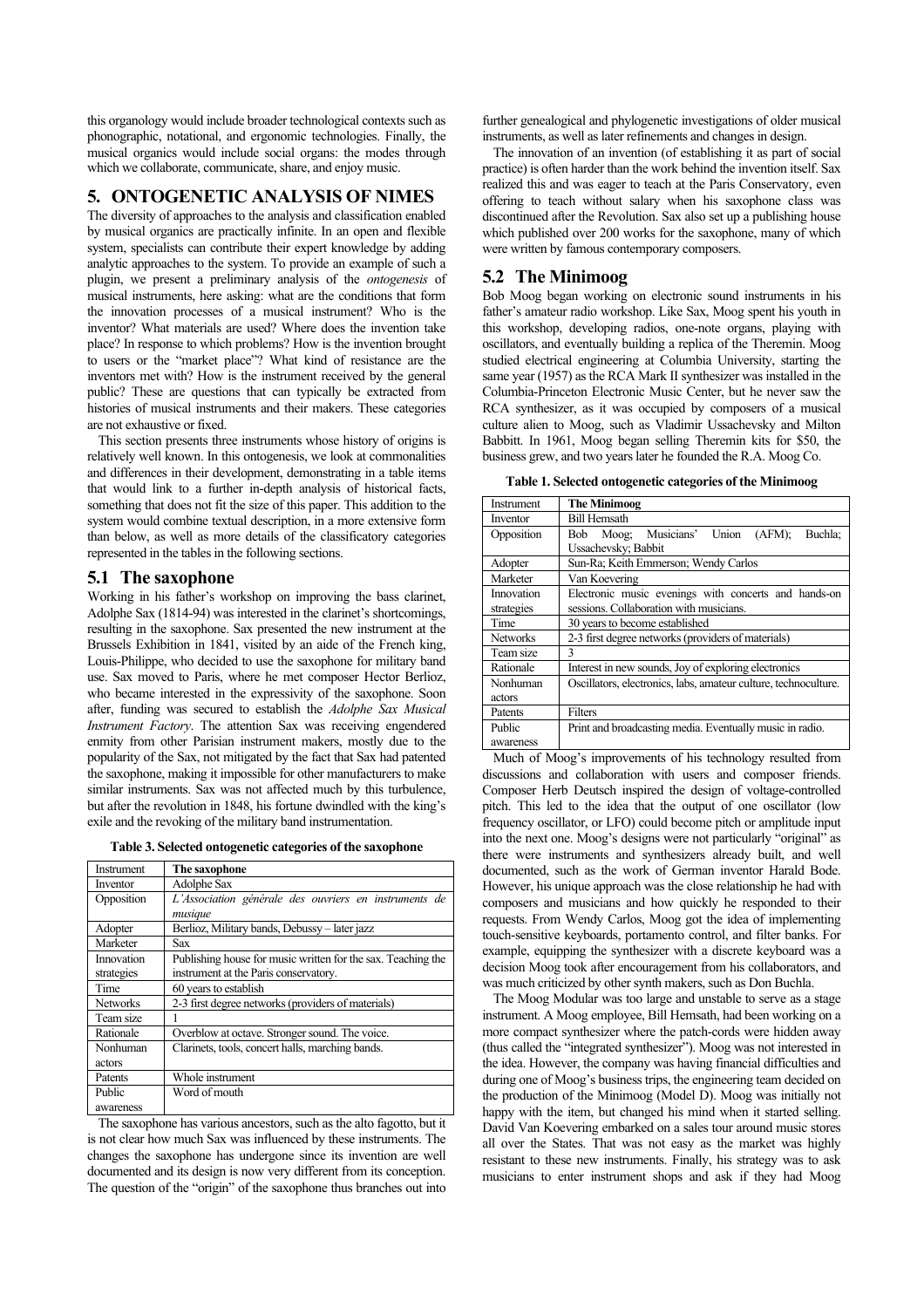synthesizers. Pinch and Trocco [28] state that the market for sound synthesizers was created by manufacturing the demand.

#### **5.3 The Reactable**

The Reactable was developed by a core team at the Pompeu Fabra University in Barcelona. It took ideas of the interactive table into the domain of music, and through the design came up with many interesting solutions, such as deciding upon a round table such that it would minimize player power structure and who was in control. It builds on modular synth ideologies, thus continuing directly work that Moog was also doing. The complexity of the materials used in the Reactable – projectors, cameras, shape recognition libraries, sound libraries, communication protocols, etc. – meant that the university was an ideal environment for the development of the project. The complexity of the project required an interdisciplinary team with diverse musical, programming, and engineering skills.

The Reactable visually represents the internals of a synthesizer. Apart from the obvious play and educational value of this interface (where people frequently spread around the table and play together on the instrument), it provides us with an interesting hybrid of the physical and the virtual. Physical objects are used to represent the digital oscillators, effects, and filters. The Reactable combines, in a powerful way, ideas from various directions into a unique userinterface. From the Moog modular it gets the idea of modular patching; from various TUI (Tangible User Interfaces) projects, it derives the camera vision system and idea of physical blocks to represent virtual objects; from Pure Data it got the power of its sound engine, allowing for the dynamic patching of oscillators, filters and other effects; OpenGL techniques for drawing sound take care of visualising the patchwork; and finally from the fields HCI and CSCW (Computer Supported Cooperative Work) they derive the decision to have a circular table in order to erase power structures and allow for ad-hoc organization of work. All this is combined together with highly effective interface design, usability design, and sophisticated sound and graphics.

**Table 1. Selected ontogenetic categories of the Reactable**

| <b>Instrument</b> | <b>The Reactable</b>                                        |
|-------------------|-------------------------------------------------------------|
| Inventor          | Team at Pompeu Fabra                                        |
| Opposition        | Some Catalan media were critical at first                   |
| Adopter           | <b>Björk</b>                                                |
| Marketer          | Sergi Jordà                                                 |
| Innovation        | The release of reacTV source-code, the use of YouTube and   |
| strategies        | social media for marketing purposes.                        |
| Time              | 5 years to become stablished                                |
| <b>Networks</b>   | 100 primary networks                                        |
| Team size         | $5-10$                                                      |
| Rationale         | Physicality in virtual instruments. Synth visualization     |
| Nonhuman          | Projectors, cameras, real-time video libraries, software    |
| actors            | protocols, sound synthesis software, etc.                   |
| Patents           | none                                                        |
| Public            | YouTube, project website, social media, festivals and media |
| awareness         | appearances                                                 |

The Reactable has been presented in academic conferences, such as NIME, ICMC, and Linux Audio; in art festivals, such as Ars Electronica, Transmediale; and the startup company behind the technology hired two musicians to tour the world and perform with the instrument. In a similar manner to Van Koevering's innovation of the Moog synthesizer, the advertisements in the media for Reactable performances focus on the instrument itself and not the musician playing it: the market is being created. The Reactable has also its power-adopter (an early user of the technology with high social capital), namely Björk who used the instrument in her 2007 world tour. Similarly to how Moog could follow Emerson, Lake and Palmer's touring schedule by noting the location of the music stores phoning in to order Moogs, Jordà (personal communication) has reported on how the Reactable team was able to follow Björk's Volta tour, studying how the instrument was used via her fans' YouTube

uploads. Before Björk's tour, the Reactable had about eight thousand visitors on its YouTube page, but suddenly there were millions.

#### **5.4 Discussion**

The musical organics system would support this type of comparative research. Firstly, through information retrieval techniques of scraping the web, secondly, by means of enabling researchers to present their own organology plugins for the system; and thirdly, by allowing users to add metatags  $-$  a folksonomy  $-$  to the system and thus contribute their findings. The ontogenesis view, here presented, would not work well in the tree-structure representation of musical classification, but it suits well for database approaches. Furthermore, the openness of the system would enable other researchers or inventors to contribute their research or instruments to the system.

The comparison of the origins of these three objects of music technology, reveals that they have much in common. All of them were created by enthusiastic inventors responding to limitations identified in existing instruments or practices. However, equally important was the instrument maker's joy of invention: of bottom-up development using the materials at hand, following the inherent technical potential. All of the inventors were relatively young – in their 20s or 30s. All had to deal with certain initial inertia or criticism, overcoming that through a process of innovation that required certain market and social engagement skills. All of the instruments had key "power-adopters" who boosted public interest and thus helped in creating the market. For Sax, Berlioz's comments, the military bands, and the saxophone classes in the Paris Conservatoire were important to create the demand. In a different media context, Moog was happy if print and broadcasting media reported on the use of the Minimoog, thus creating the demand, and the reputation of the Reactable spread around the world with the link-ranking structure of YouTube and the social networking of blogs, open source communities, and maker communities impressed by the technology.

There are many differences as well, especially in terms of materials, technique, and design. In the case of Adolphe Sax, he was working with physical materials, learning from his father, and developing the instrument without precise scientific knowledge of its functionality. Bob Moog's practice was different: his materiality was that of electronics, where the objects are impregnated with scientific understanding, and there are specs, schematic diagrams, and manuals available for each of the items used. There is an increased logic of calculation, science and engineering. The Reactable team come from a very different situation: the "workshop" is in the form of offices in a university department with desks and computer monitors. Their materials are many: tabletop made of glass, projector, camera, physical cubes, designed "fiducial" shapes, amplifiers, speakers and computers. Behind this surface lie audio programming languages, shape recognition systems, motion tracking libraries, sound visualization systems, mapping engines between gestural recognition (cubes and/or fingers), and dedicated sound engines.

From an actor-network perspective, Sax 'enrolled' perhaps ten first-order networks in his instruments, Moog's scope would be in the hundreds, and the Reactable team (considerably larger than the teams of Sax or Moog) might speculatively enroll (if we follow the exponential curve) ten thousand networks. The dependencies, or what can be seen as a first-order or second-order network, are blurry and vague. The fact is that there is a drastic increase in complexity, which means that the inventors necessarily have to rely on blackboxes (or enclosed technological objects whose functionality is hidden unless opened up). Moog might not question the oscillator until it malfunctions and the Reactable team would not question the shape recognition library they used until it proved insufficient. All the systems used in the Reactable originate from techno-scientific knowledge. There are relatively few physical material properties at play (although of course at the machine level we find matter) compared with the symbolic code that constitutes its internal (and symbolic) machinery. The inventors are knowledgeable about digital